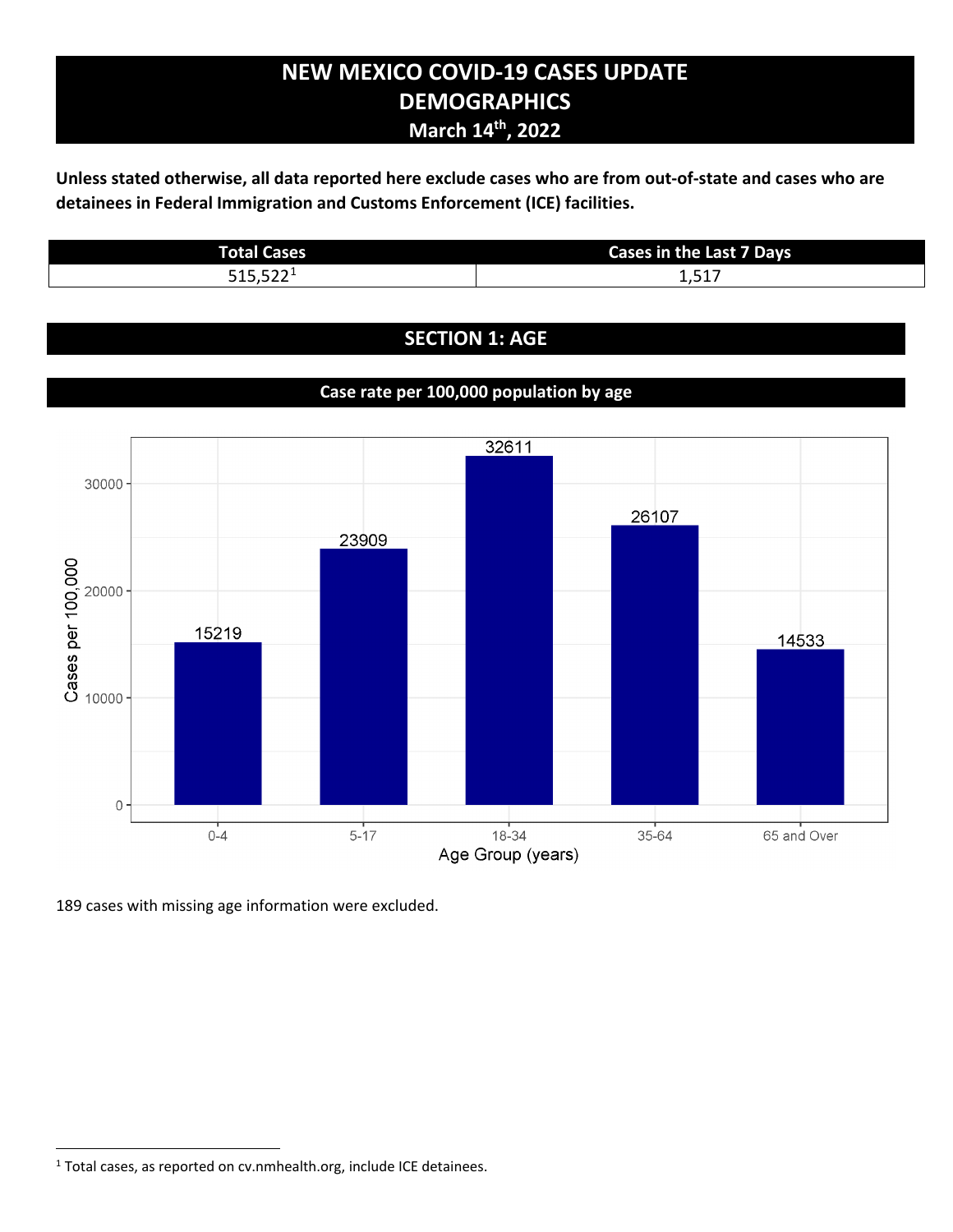**Percentage of new cases each week by age**



<sup>189</sup> cases with missing age information were excluded. For each investigation start week, the sum of the percentages for each age group is 100%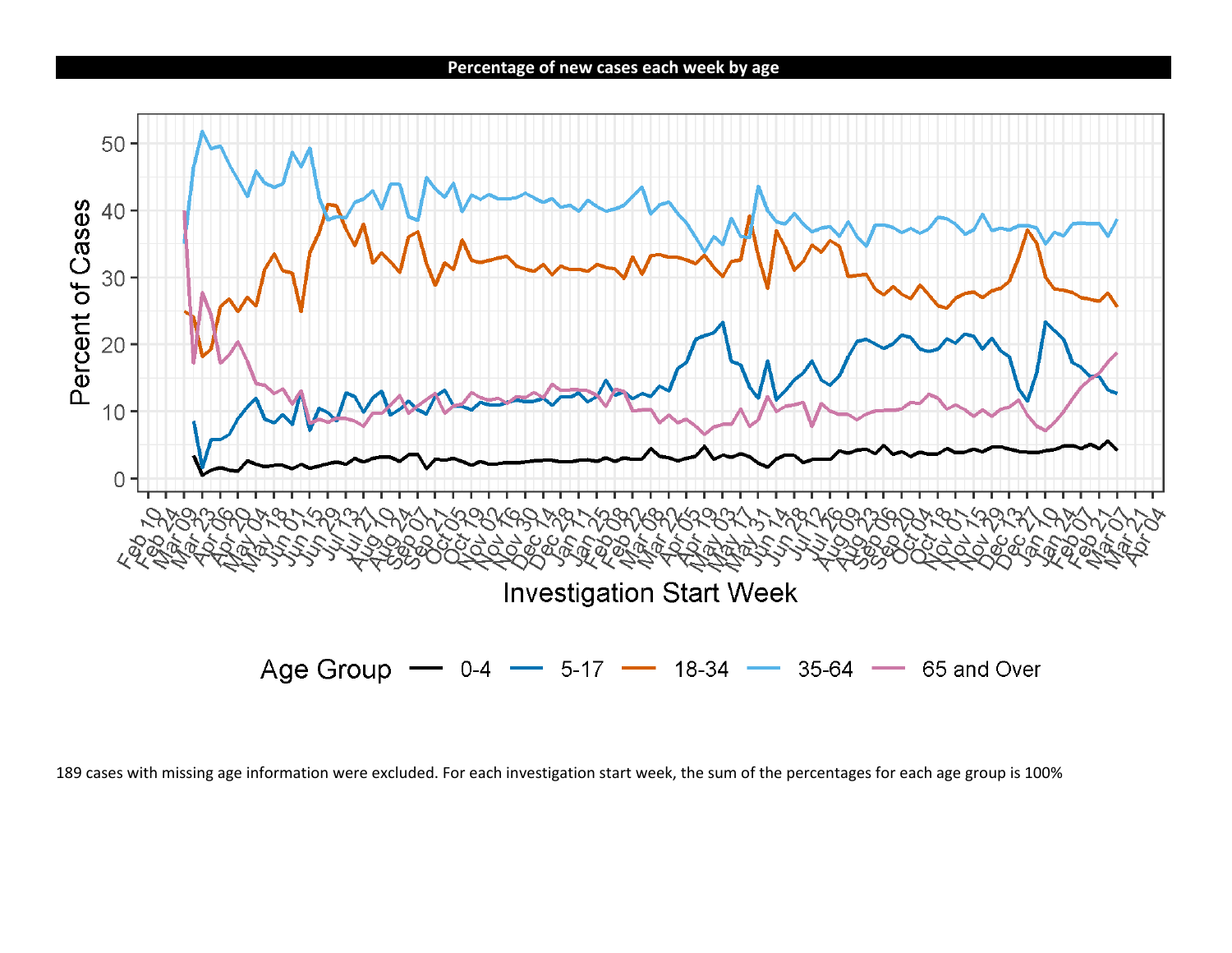#### **Daily case rate per 100,000 population by age**



Figure excludes 189 individuals without age information and individuals who are not residents of New<br>Mexico. Due to delays in reporting of positive lab results to NMDOH, data for the week of 2022-03-07 to 2022-03-13 are incomplete and subject to change.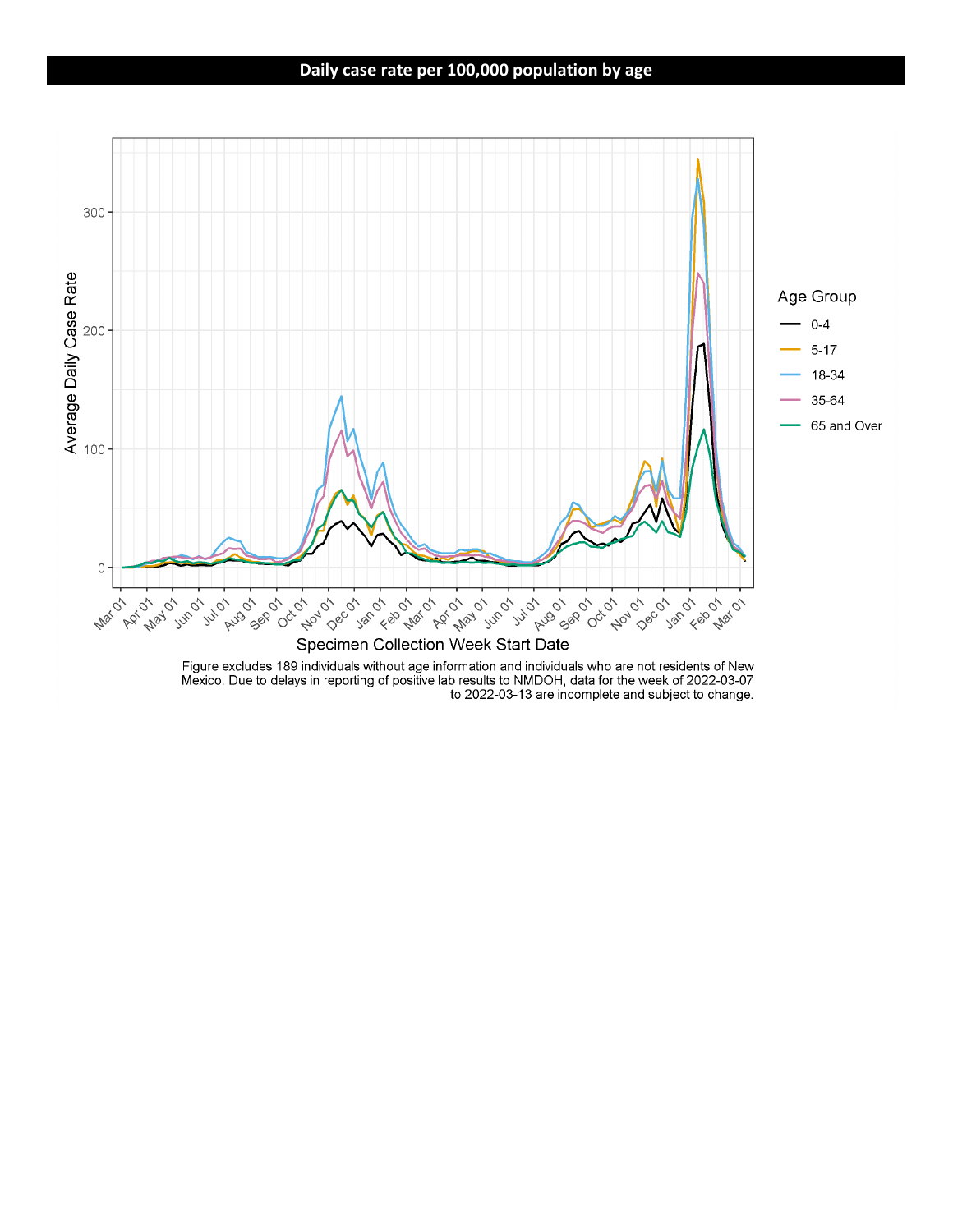# **SECTION 2: RACE/ETHNICITY**

# **Cumulative age-adjusted case rate per 100,000 population by race/ethnicity**

| Race/Ethnicity                          | Case rate per 100,000 |
|-----------------------------------------|-----------------------|
| <b>American Indian or Alaska Native</b> | 34,722                |
| <b>Asian or Pacific Islander</b>        | 14,281                |
| <b>Black or African American</b>        | 12,966                |
| <b>Hispanic or Latino</b>               | 19,569                |
| White                                   | 14,115                |

108,761 cases with missing Race/Ethnicity information and 189 cases missing age information were excluded. 26,735 cases who self-identified as Other Race were also excluded due to missing population estimates in New Mexico.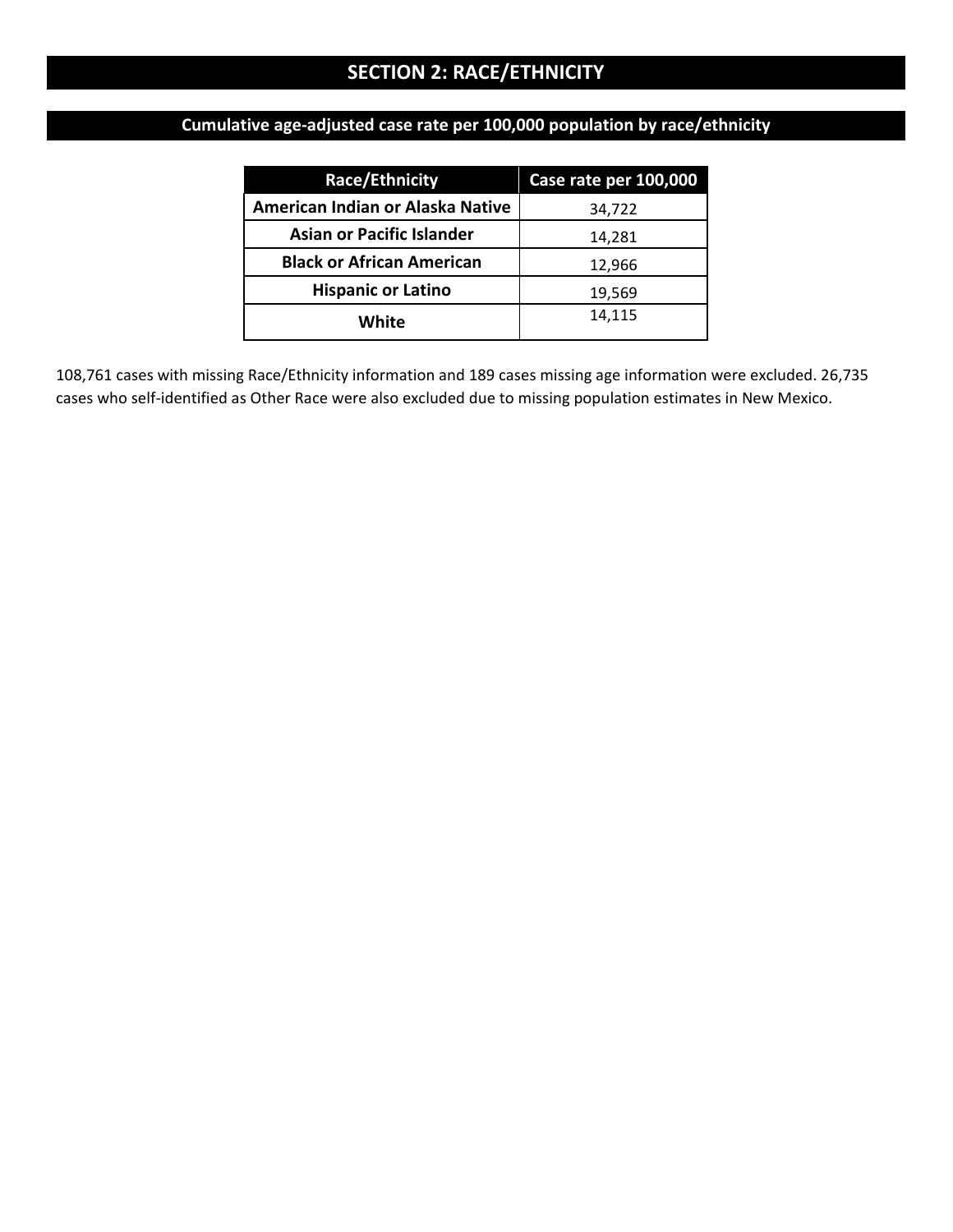

108,761 cases with missing Race/Ethnicity were excluded. For each investigation start week, the sum of the percentages for each Race/Ethnicity group is 100%.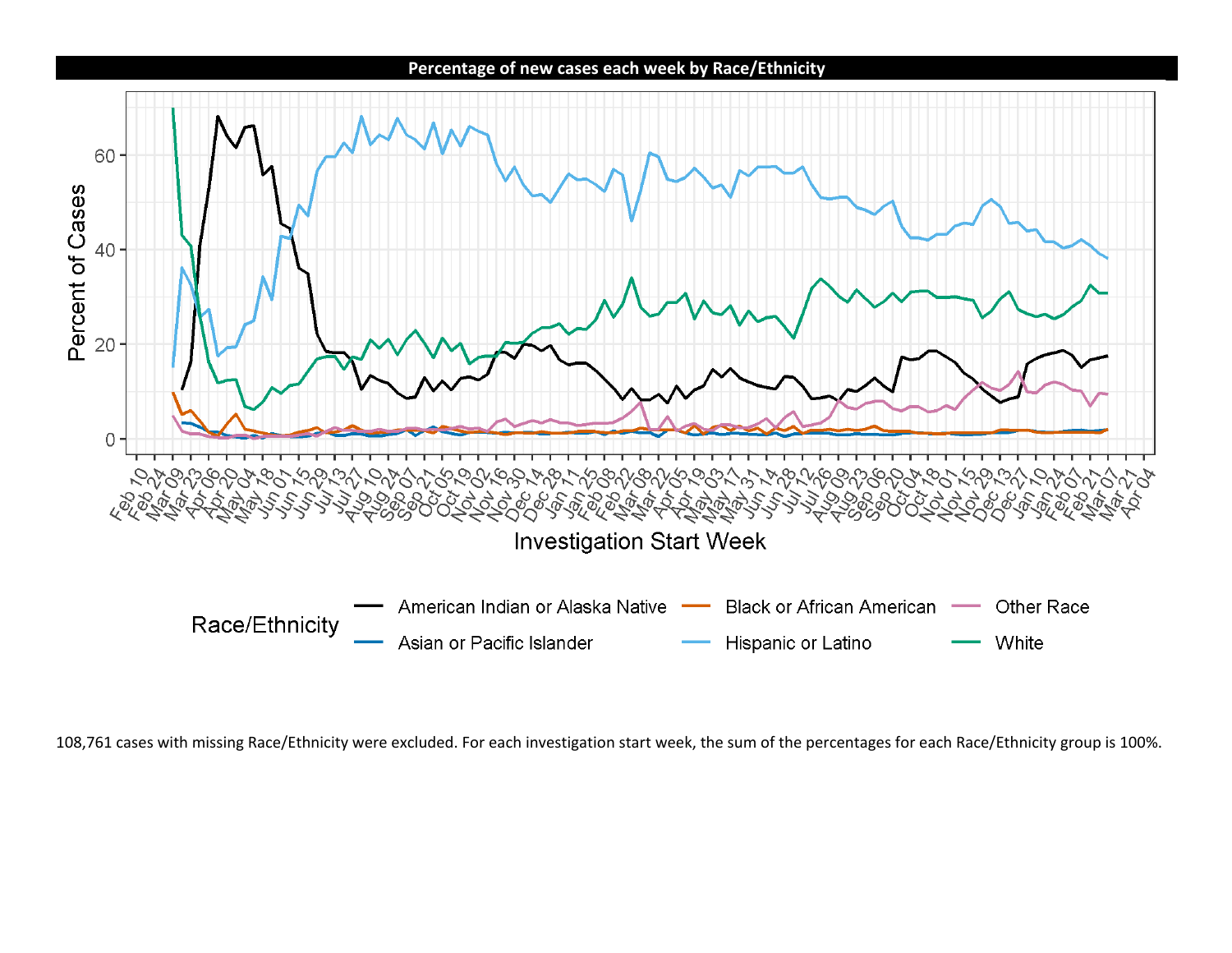#### **Cumulative case rate per 100,000 by Race/Ethnicity and age**



189 cases with missing age information and 108,761 cases with missing Race/Ethnicity information were excluded.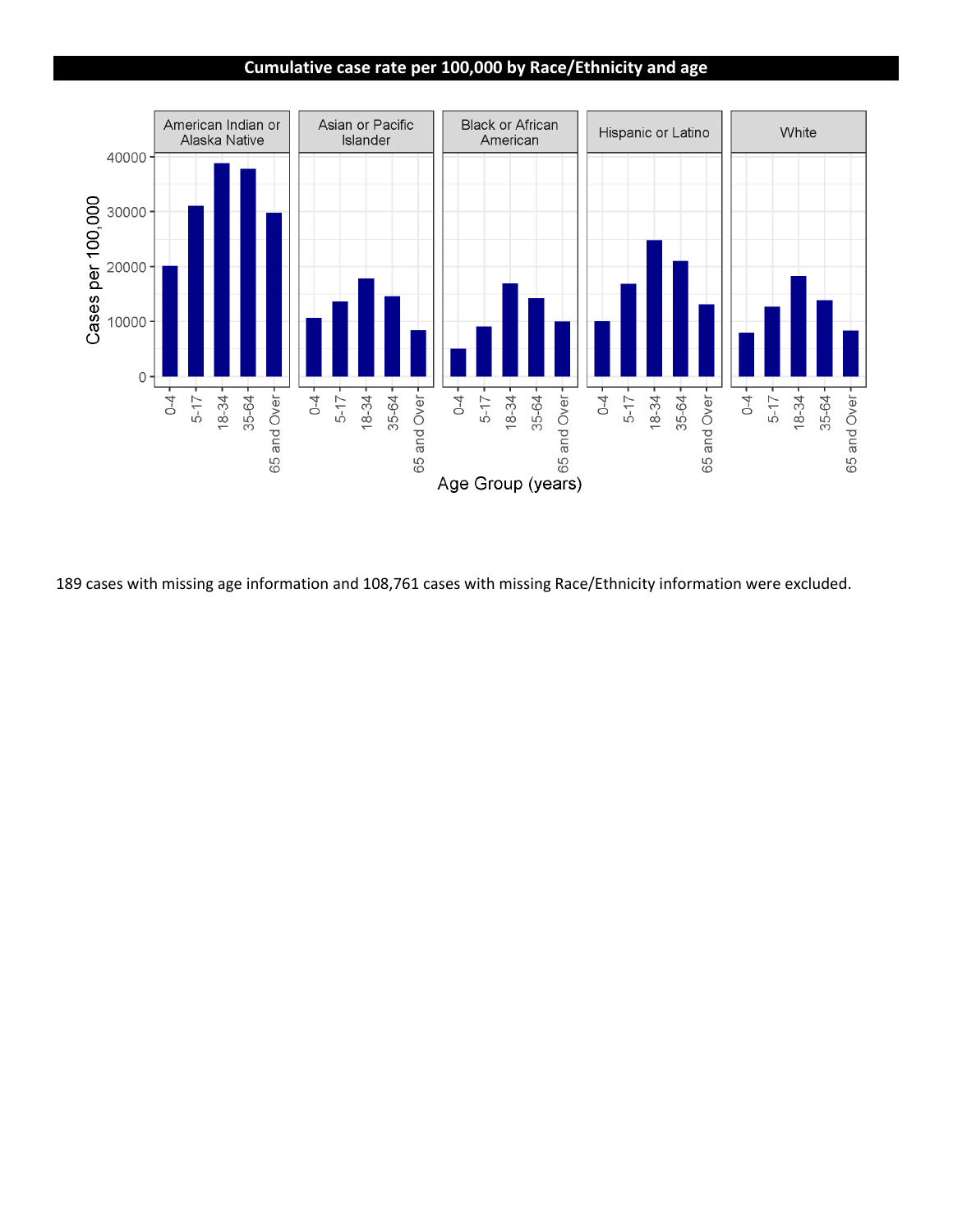**Average age by race/ethnicity over time**



189 cases with missing age information and 108,761 cases with missing Race/Ethnicity information were excluded.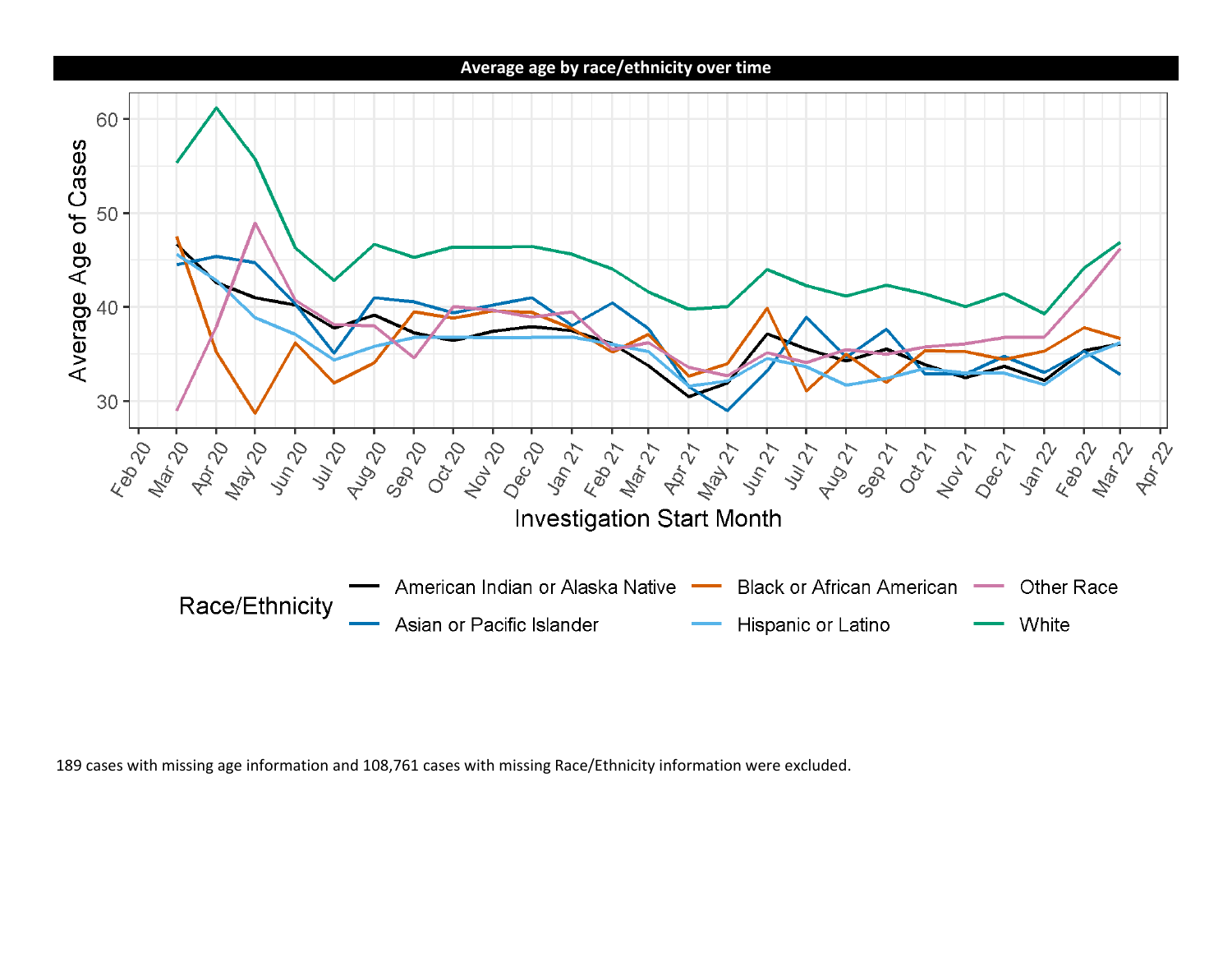# **SECTION 3: GENDER**

### **Cumulative age-adjusted case rate per 100,000 population by gender**



8,117 cases with unknown or missing gender information and 189 cases missing age information were excluded.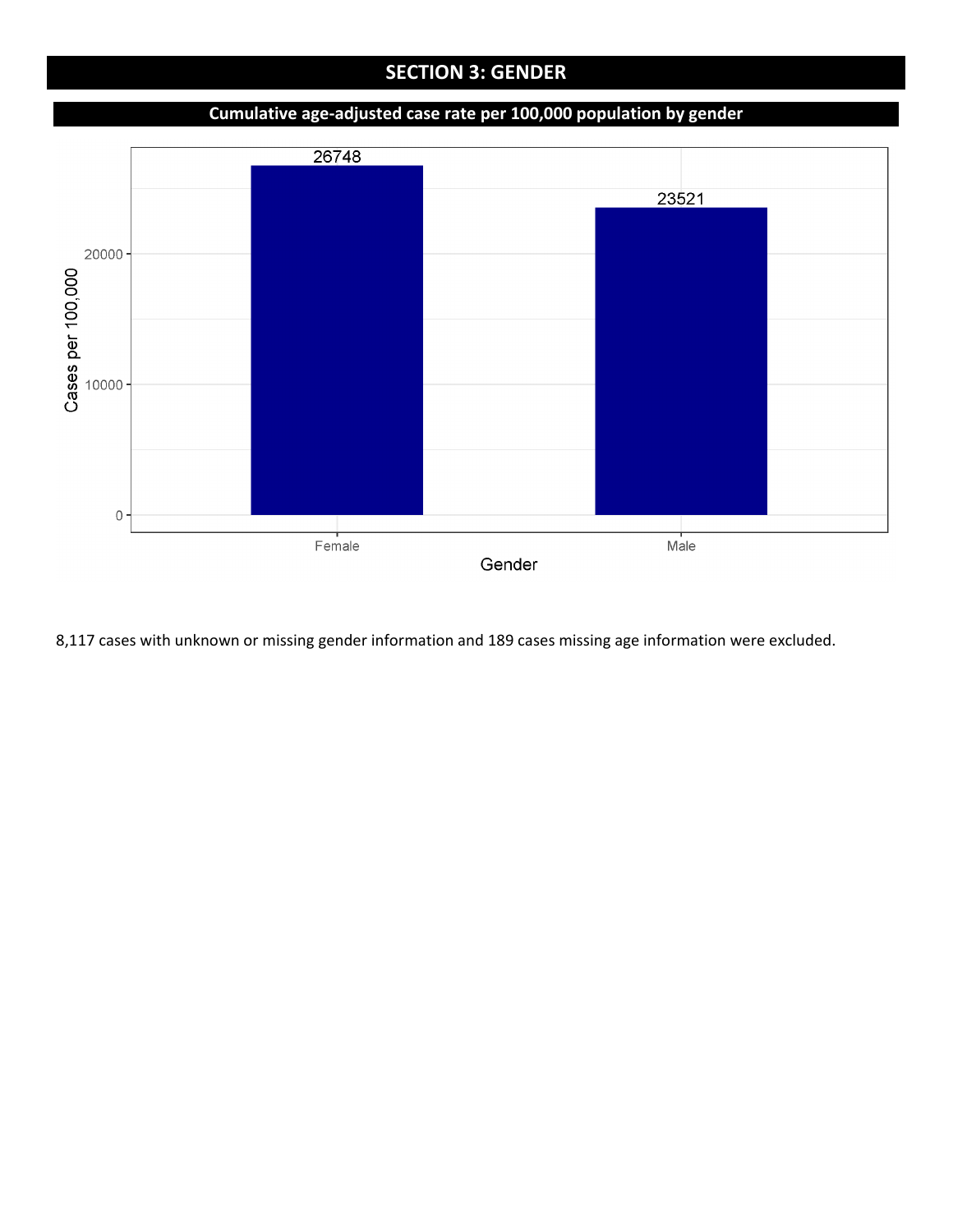- **COVID-19 data**
	- o **New Mexico Electronic Disease Surveillance System (NM-EDSS)**, Infectious Disease Epidemiology Bureau, Epidemiology and Response Division, New Mexico Department of Health.
	- o **Salesforce/MTX COVID-19 Case Investigation Platform.**
- **Population Estimates:** University of New Mexico, Geospatial and Population Studies (GPS) Program.
- **Age-adjustment:** US 2000 Standard Population Weights

## **Data Notes**

- **The data reported in this weekly update may not match the daily numbers that are reported in the New Mexico Department of Health (NMDOH) press releases and/or the NMDOH COVID-19 data dashboard. This may be due to variation in the date and time of data extraction from NM-EDSS, corrections after quality assurance review, and differences in the exclusion criteria.**
- **New Mexico Electronic Disease Surveillance System (NM-EDSS).** Disease incidence data are derived from reports of notifiable infectious diseases. NMDOH relies on health care providers, laboratories, hospitals, clinics, institutions and individuals to report suspected and confirmed notifiable infectious diseases in accordance with New Mexico Administrative Code 7.4.3.13. Under-reporting can occur due to of lack of awareness about reporting requirements or lack of compliance with those requirements. Not all cases of infectious diseases can be detected for various reasons including lack of access to health care services, lack of laboratory testing or concerns about confidentiality. Specific and standardized national case definitions are used to classify disease reports by case status.
- **New Mexico Population Estimates.** All population estimates apply to July 1 of 2019. Estimates include decimal fractions. The sum of population subgroup estimates may not exactly equal the overall state population estimate due to rounding error. Population estimates for previous years are occasionally revised as new information becomes available. When publishing trend data, always be sure that your rates for earlier years match current rates on NM-IBIS that have been calculated with the most up-to-date population estimates.
- **Race/Ethnicity.** Race/Ethnicity are reported as a single variable according to the selection of the case. Any case who is Hispanic is in the Hispanic category and all other races are non-Hispanic.
- **Gender** refers to a person's internal sense of being male, female, some combination of male and female, or neither male nor female. **Sex** refers to the biological anatomy of an individual's reproductive system, and secondary sex characteristics.
- **Case rate per 100,000 population**. A basic measure of disease-specific case frequency is a rate, which takes into account the number of cases and the population size. It is helpful in making public health decisions for a given population, relative to another population regardless of size.
- **Age-adjusted case rate per 100,000 population.** The age-distribution of a population (the number of people in particular age categories) can change over time and can be different in different geographic